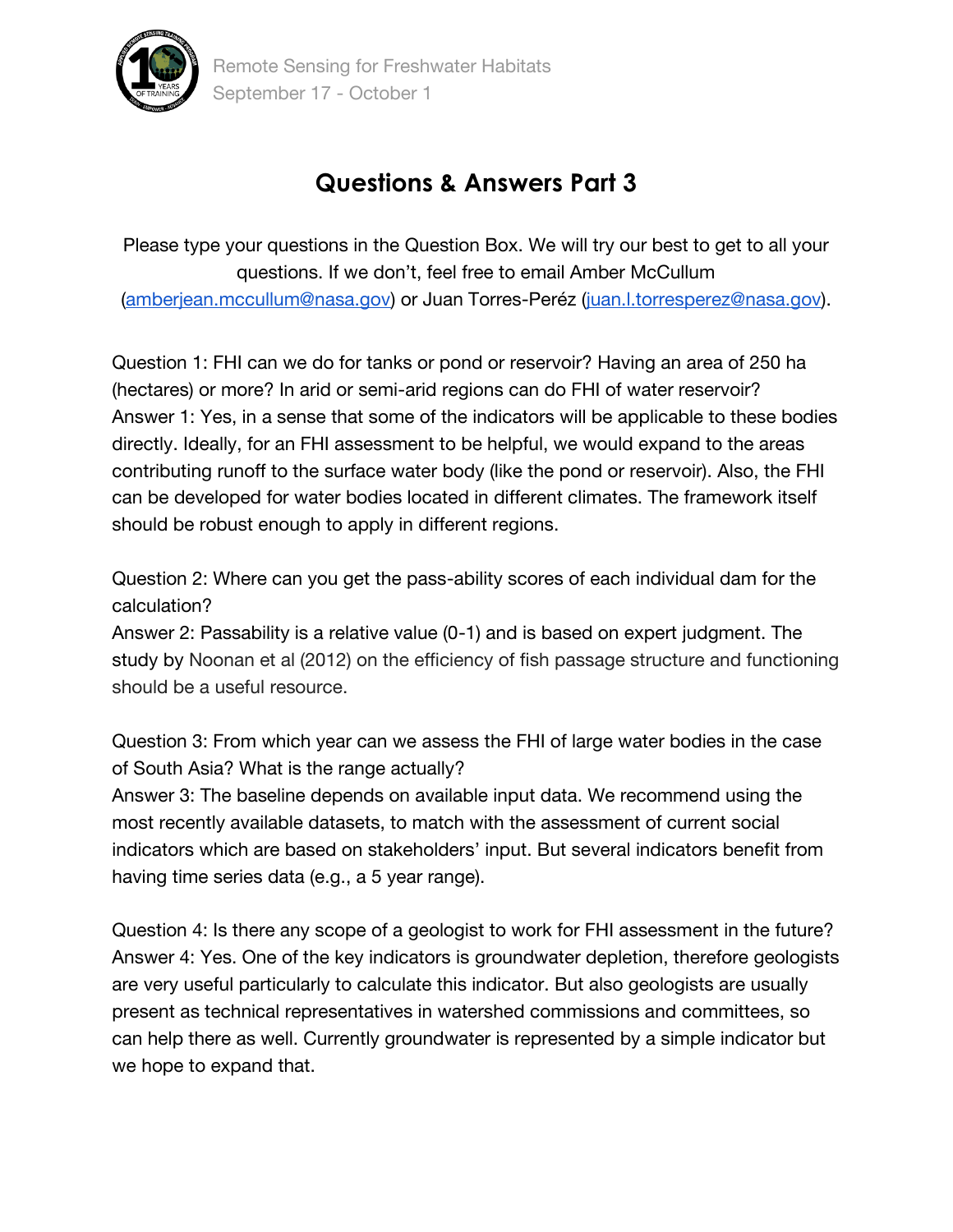

Remote Sensing for Freshwater Habitats September 17 - October 1

Question 5: Just wondering how this FHI assessment compares to either environmental flows models like the ELOHA model or adaptive management. Answer 5: FHI as an assessment is more focused on an entire basin and is more comprehensive than environmental flow (EF) estimation methods like ELOHA. FHI incorporates environmental flows as a factor (a source of 'demand') when calculating water supply reliability whereas ELOHA and similar approaches may be crucial to actually estimate the EF. Therefore, is better to see them as complementary tools.

Question 6: Would you have any suggestion for river habitat mapping where geomorphology is important? Would drone or very detail aerial photography the only way to go?

Answer 6: We usually don't assess in-river habitat directly per se. Rather, it can be gleaned from a combination of Flow Connectivity (essentially lateral flow), Bank Modification (a proxy for longitudinal flow), and Water Quality. Aerial surveys can be useful to refine the Bank Modification in particular.

Question 7: Can I extract Water quality Parameters from a pan sharpened Satellite image..?

Answer 7: Certain quality parameters (with optical qualities, e.g. turbidity and chlorophyll) are available now for lakes around the world. But rivers and streams require either modeled or in-situ monitored data. And all assessments usually require additional parameters which, at present, do not have suitable proxies from satellite data. The issue is spatial resolution. Ground truthing will be necessary here as well. Pan sharpening just increases the spatial resolution as a black/white image, it does not assist in interpreting the water quality parameters, so this does not improve estimates of water quality parameters.

Question 8: In your view, what's the best DEM for the morphometric analysis for a watershed basin?

Answer 8: For hydrology, SRTM data typically work well enough: It is global and most standard.

Question 9: Hi, what happens when local data (i.e. on water quality) is not available? How does FHI deal with unavailable data for an indicator? Answer 9: Ideally, for WQ indeed in-situ data is required. But in the absence of WQ data, modeling might be an option, but still some calibration of the model will be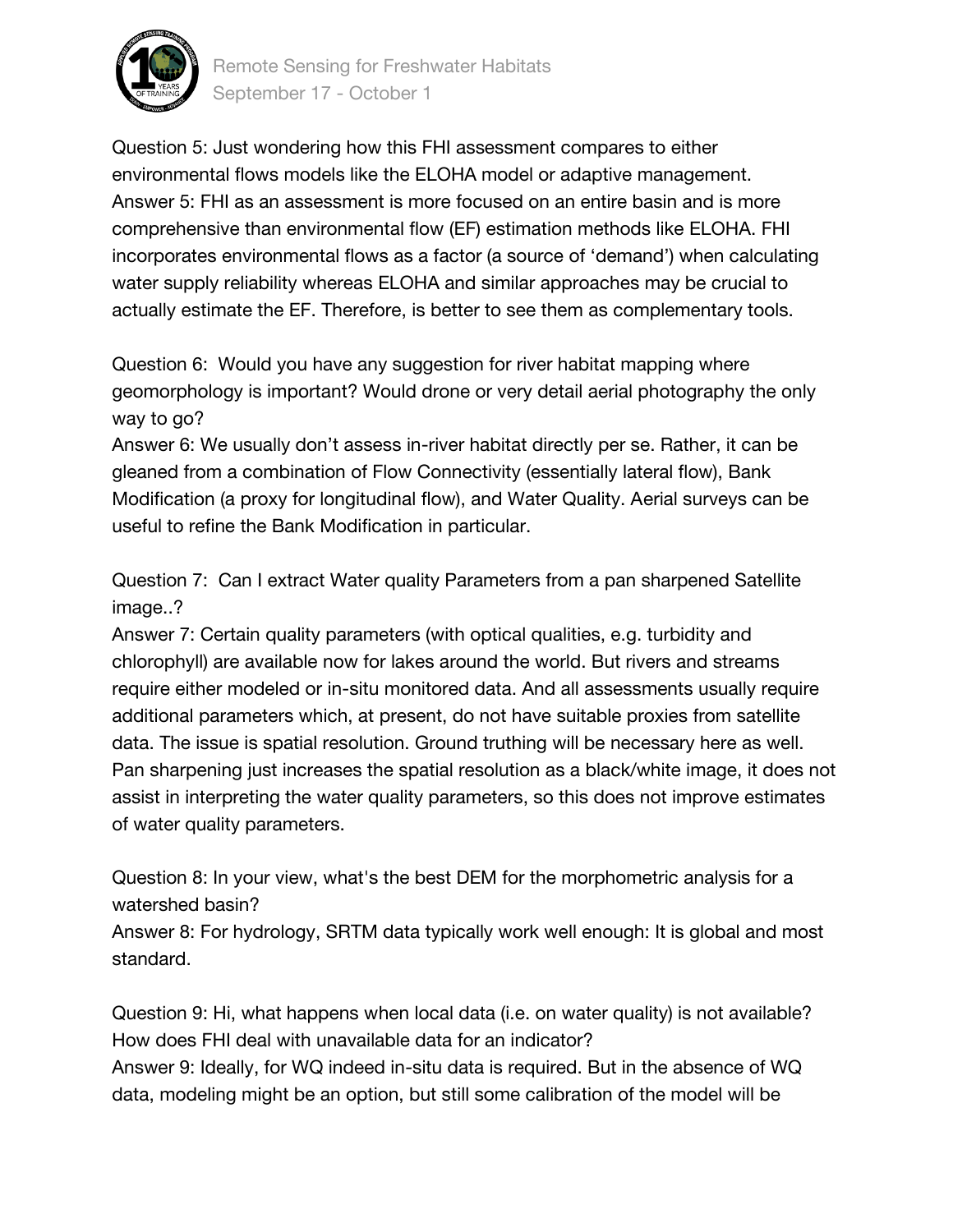

Remote Sensing for Freshwater Habitats September 17 - October 1

important, therefore a minimum availability of data is important. There are some global model results available now, which may be a starting point. Example: Strokal et al (2019) uses multi-pollutant modelling with global databases to track hotspots of river pollution with microplastics, nutrients, triclosan and Cryptosporidium in many subbasins of Europe, North America and South Asia.

Question 10: The FHI seems to be driven by a number of datasets which is not available in all cases. Does FHI tool work on limited data availability cases? Answer 10: We try to adapt that FHI methods for the kind of data that is available when data is absolutely not available based on the suggested methods. Also, based on data used, level of confidence in the indicator score should be assigned and communicated through the assessment.

Question 11: Is NASA planning any collaborative studies with fish/freshwater biologists and scientists for riverscape-level climate modelling studies? Answer 11: NASA's Applied Sciences Program support research through solicitations. NASA has funded these studies. We do not have an internal directive to do so outside of the solicitation guidelines themselves.

Question 12: Where do we get the drainage network? Is it necessary to develop our one drainage network map for the purpose to FHI? Answer 12: HYDROBASIN is a good source of drainage network, and we usually recommend to use this dataset because the shapefiles are clean and don't have problems. HYDROBASIN is derived from SRTM so very physically accurate. URL:<https://hydrosheds.org/page/hydrobasins>

Question 13: Are there any provisions for research collaboration between NASA and other agencies?

Answer 13: NASA ROSES solicitations, these come out every 2-3 years for Applied Sciences---Ecological Forecasting. Check the NSPIRES website for opportunities: https://nspires.nasaprs.com/external/

You can also go to the NASA Applied Sciences Eco website here to learn about the current work and portfolio: https://appliedsciences.nasa.gov/programs/ecologicalforecasting-program